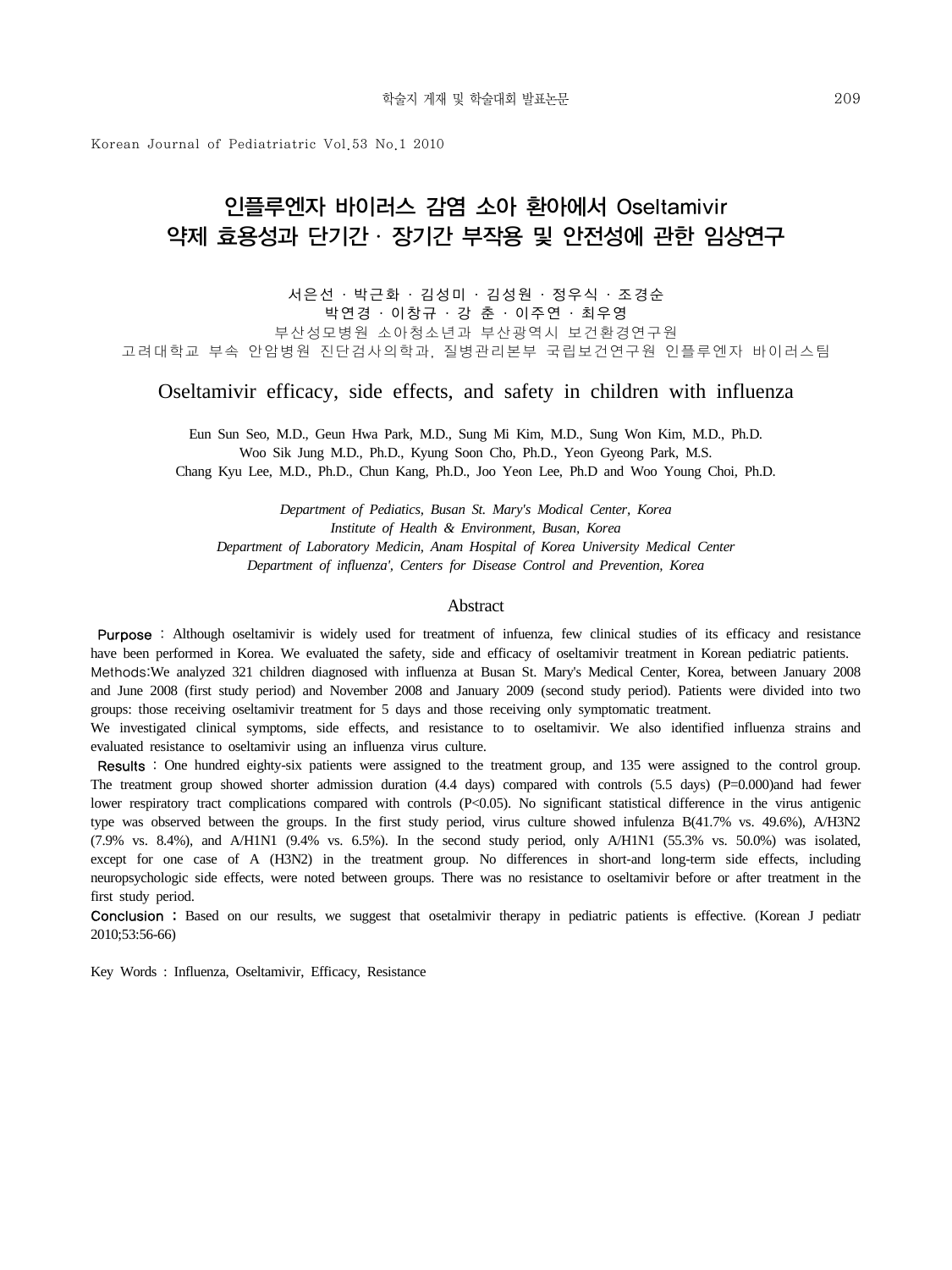## 인체 장기 부위별 인유두종바이러스 감염 분포 및 유전자 유형

장희경 ․ 김영옥 ․ 조경순 고신대학교 복음병원 병리과, 부산광역시보건환경연구원

### Abstract

 There has been reported that Human Papilloma Virus(HPV) might involve the development of non-genital cancer and male genital cancer. This preliminary study attempted to evaluate the prevalence of HPV infection and genotypes on the male genital disease and non-genital cancers. Body fluid, fresh tissue, and paraffin-embedded tissue were studied by HPV DNA chip made in Korea. The positive rate of HPV was 63.2%(16/19)of urologic patients visiting local clinics, which consisted of 6 cases of HPV 6(50%), 3 cases of HPV 11(25%), 1 case of HPV 16(8.3%), 1 case of HPV 54/58 double infection 1(8.3%), a case of HPV 11/18/31/45 multiple infection. The esophageal, stomach, and urinary bladder cancers did not show the HPV. Two colorectal cancer patients(5%) showed HPV 16 and 16/70, respectively. Five laryngeal papilloma patients showed HPV 6(60%)HPV 11(40%), and one laryngeal squamous cell carcinoma patients showed HPV 35. Gynecologic patients showed 30.1%(262/863), which consisted of HPV 16(19.5%), HPV 70(11.8%), HPV 18(11.1%), HPV 58(4.6%) etc. These results suggested that HPV test including genotyping needs prevention and management of non-gynecologic cancers and the feasibility of HPV vaccine for male patients having genital disease should be considered.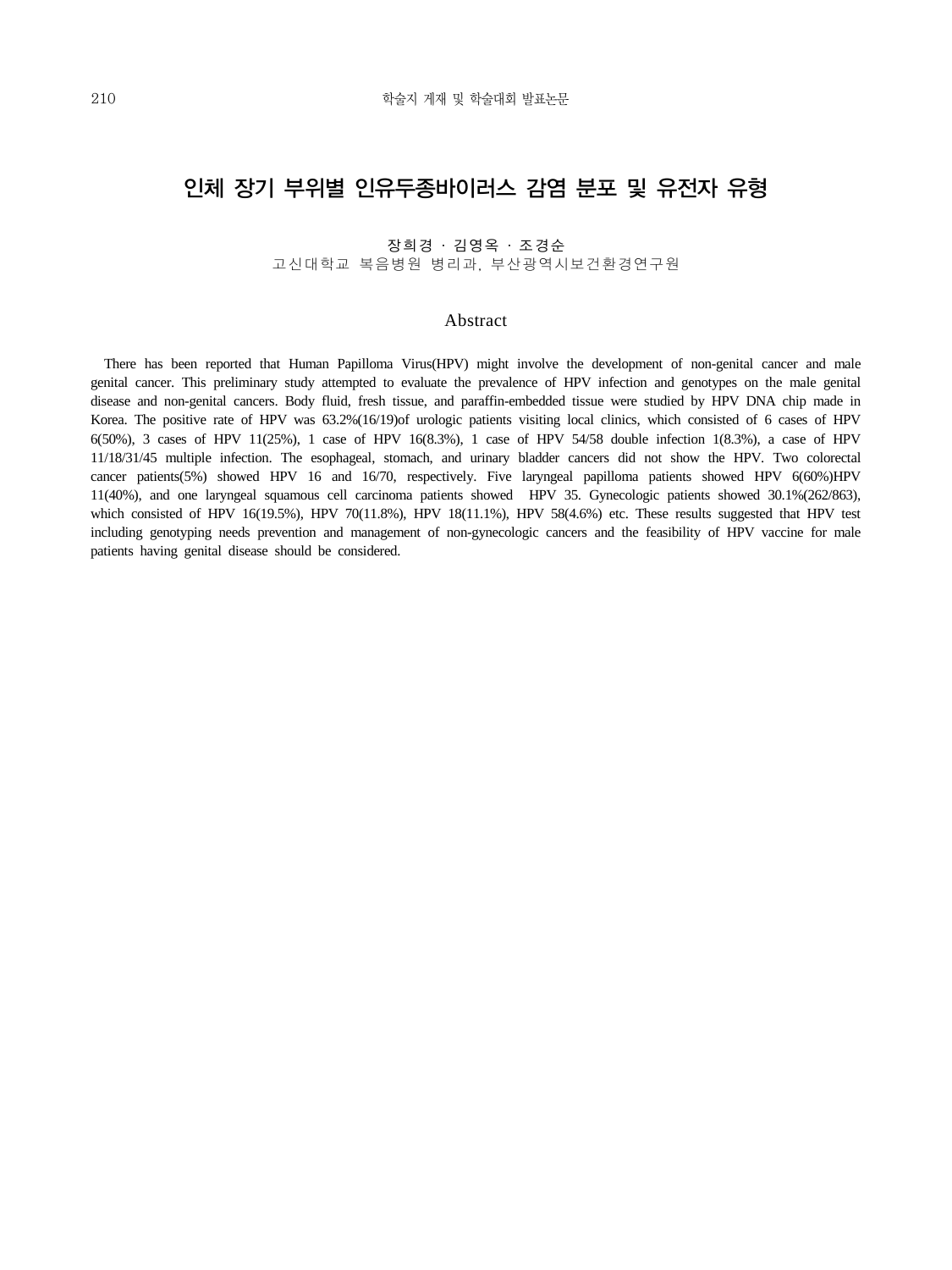## Comparison of Chemicals in Lagerstroemia speciosa(L.) Pers. at Growing Stage Levels by GC-MS

Joo-Soo Choi, Pyung-Tae Ku, Kyung-Soon Cho. and Man-Kyu Huh

*Department of Moleculur Biology. Dongeui University, Busan Institute of Heatlh & Environment, Busan 613-806 Korea*

### Abstract

 Banaba, Lagerstroemia speciosa(L.)Pers.(Lythraccae) is a tree that grows in the tropic islands of the Pacific. This plants are used for medical purposes in the world. The components of L. speciosa were analyzed for the contents according to growing stages at leaves. The distributions of the corosolic acid (2  $\alpha$ , 3  $\beta$  -dihydroxyurs-12-en-28-oic acid), Phytol, campestrol, and vitamin E were rich among samples in this study. These were contained much fatty acids.

The mean content of palmitic acid was from 2.4% across all growing stages, varying from 2.15% for young leaves with the lowest content and 2.86% for fallen leaves with the highest content. Oleic acid, linoleic acid, and linolenic acid were contained nearly mean 2.0% in all leaves of banaba. Our results have shown that the phytochcmical profile of young L. speciosa leaves differs quite radically from that of old Lspeciosa leaves, In addition, these subdividing results according to plant growth should allow future researches to conduct targeted experimental studies and use of particularmedical components of interest, examining chemical variation on the inter-developmental level.

Keywords : banaba, Lagerstroemia speciosa, components, GC-MS, growing stage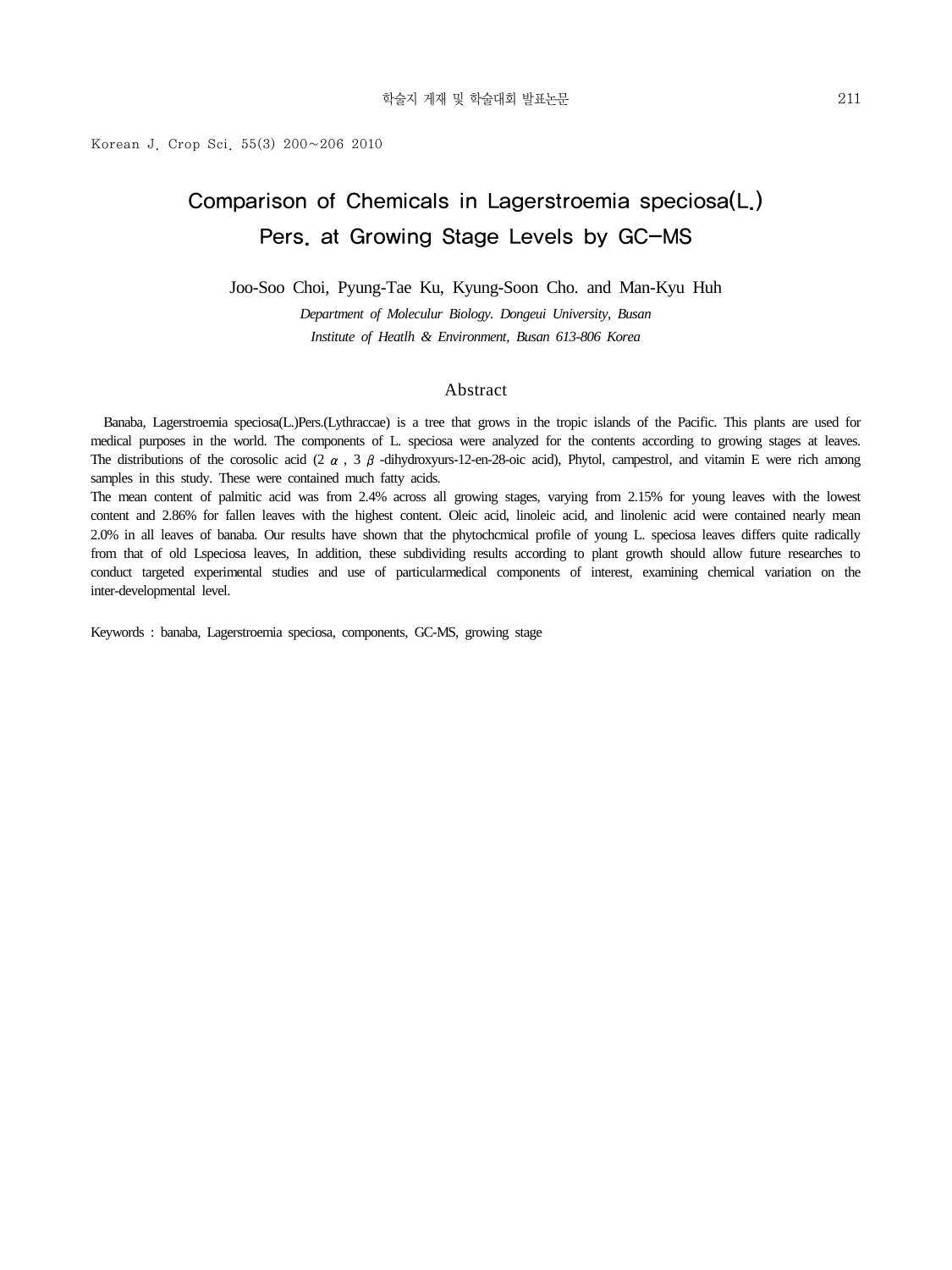Journal of Life Science Vol. 20(3) 365~373 2010

## Molecular characterization and Phylogenetic Analysis of Season Influenza Virus Isolated in Busan during the 2006-2008 Seasons

Yon- Koung Park, Nam-Ho Kim, Seung-Hwa Choi, Mi-Oak Lee, Sang-Kee Min, Seong-Joon kim, Kyung-soon Cho and Young-Nan Na

Busan Metropolitan City Institude of Health and Environment, Busan 613-806, Korea

### Abstract

 To monitor newly emerged influenza virus variants and to investigate the prevalence pattern, our laboratory performed isolation of the viruses from surveillance sentinel hospitals. In the present study, we analysed influenza A/H1N1, A/H3N2, B viruses isolated in busan during the 2006/07 and 2007/08 seasons by sequence analysis of the hemagglutinin (HA1 subunit) and neuraminidase (Na) genes. The isolates studied here were selected by the stratified random sample method from a total of 277 isolates, in which 15 were A/H1N1, 16 were A/H3N2 and 29 were B. Based on the phylogenetic tree,the HA1 gene showed that A/H1N1 isolates had a 96.7% to 97.7% homology with the A/Brisbane/59/2007, A/H3N2 isolates had a 98.4% to 99.7% homology with the A/Brisbane/10/2007, and B isolates isolates had a 96.5% to 99.7% homology with the B/ Florida/4/2006(yamagata lineage), which are all the vaccine strains for the Northern hemisphere in 2008~2009 season. In the case of the NA gene, A/H1N1 isolates had 97% to 98.5 homologies, A/H3N2 isolates had 98.9% to 99.4% homologies and B isolates had 98.9% to 100% homologies with each vaccine strain in the 2008~2009 season, respectively. Characterization of the hemagglutinin gene revealed that amino acids at the receptor-binding site and N-linked glycosylation site were highly conserved. These results provide useful information for the control of influenza viruses in Busan and for a better understanding of vaccine strain selection.

Key words : Hemagglutinin (HA), influenza, neuraminidase (NA), phylogenetic tree.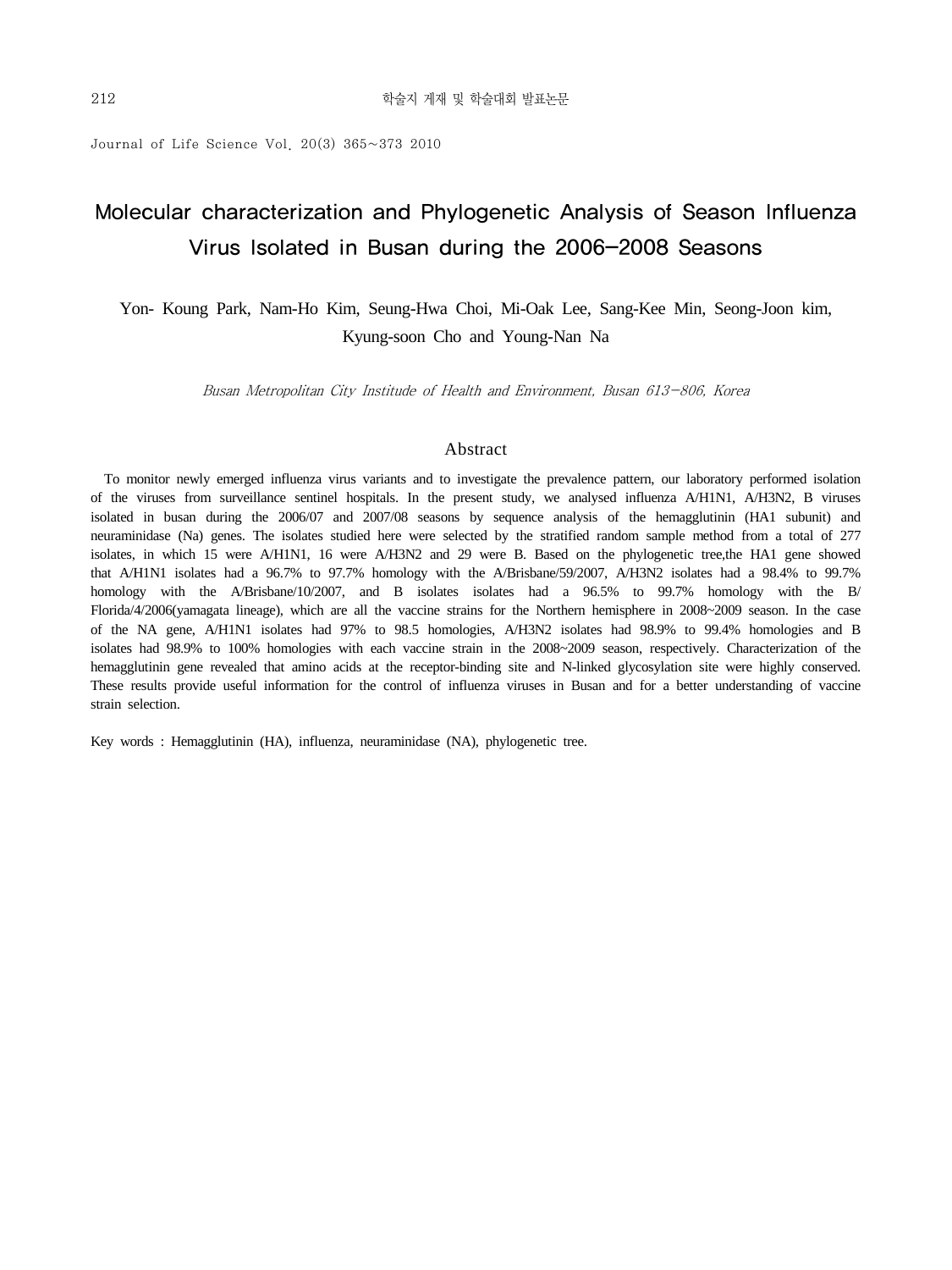Journal of Life Science, Vol.  $20(6)$ ,  $907~913$ ,  $2010$ 

## Genetic Characterization for Human Enterovirus Isolated from Busan Region in Korea

Nam-Ho Kim, Sang-Kee Min, Eun-Hee Park, Yon-Koung Park, Sun-Mok Kwan and Seong-Hyeon Jin

Busan metropolitan City Institute of Health and Environment, Busan 613-806, Korea

### Abstract

 Human enteroviruses (HEV) are considered one of the major infectious causes of central nervous system infections such as aseptic encephalomeningits inpediatrics. This study was focused on providing information related to genetic characteristics and diversities of HEV which prevailed between 2007 and 2009 in Busan, Korea, A total of 2,743 specimens werecollected from childern andscreened forisolationof HEV by cell culture and RT-PCR. Amaong the specimins, 240 isolates were grouped into 21 different HEV serotypes using VP1 RT-PCR. The major etiological agents were CV-A6 and CV-B2 in 2007, E-6 and E-30 in 2008 and CV-B1 in 2009. The occurrence of HEV infections was the most frequent in the summer(May to August, 188 cases,78.3%). Most of the isolates were identified from specimens from children under 10year old, with th highest occurrence in the 2 to 4 year old range(15.2%). However, there were no significant differences between male and female childeren for the isolates. for analyzing genetic characterization, VP1 gene was amplified by RT-PCR and sequenced. The phylogenetic tree was established by Clustal W method using DNASTAR software. Using the sequence analysis of the VP1 region, it was classified into 2 groups; HEV-A and HEV-B The HEV-A group contained 6 serotypes and sequences of 31 isolates were compared within each serotype. The HEV-B group contained 10 serotypes and the sequences of 41 isolates were compared within each serotype. Homology analysis of the VP1 region showed that the identity scores of HEV-A and B isolated were different. In conclusion, genetic divergences were observed among the isolates from children between 2007 and 2009 in Busan.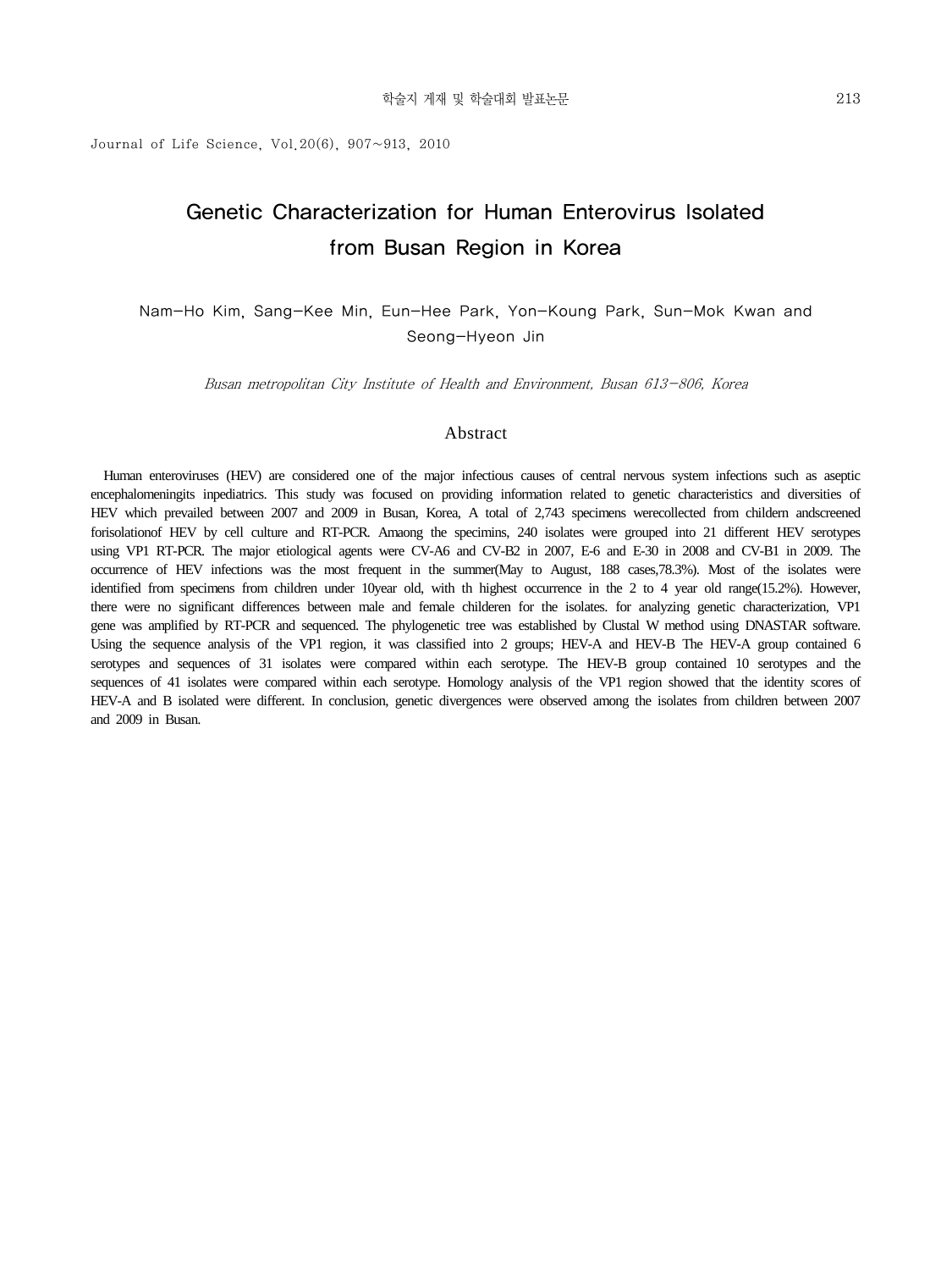Organohalogen Compounds, Vol. 72

## SEASONAL AND SPATIAL DISTRIBUTION OF DIOXIN AND DIOXIN LIKE PCB IN AMBIENTAIR OF BUSAN, SOUTH KOREA

Tae-Uk Jeong, Seung-Ryul Jeong, Kwang-Soo Kim, Jeong-Gu Jo, Pyeong-Jong Yoo,

Byeong-Soon Ryu

BIHE, and Division of Applied Life Science, Gyeongsang National University, South Korea Busan Institution of Health&Environment(BIHE). South Korea

### Abstract

 Dioxin(PCDF/PCDD) and dioxin-like PCBs(co-planar PCBs) are globally wide spread and persistent organic pollutants. They have never been commercially manufactured but are unintentional by-products of incineration and chemical processes that involve chlorine-containing substances. Researchers have found that once dioxin and dioxin-like PCBs are emitted into atmosphere, they may be deposited locally or undergo long-range transport before deposition. The aim of this study was to identify the characteristics of dioxin and dioxin-like PCBs distribution on ambient air in Busan, South Korea. And the concentration and congener profiling of dioxin and dioxin-like PCBs in different ambient air samples were compared. Four different sites were selected in 2008 : industrial site, commercial site resident site and green site. Dioxin concentration at real value and TEQ value ranged  $0.237~45.876$  pg m<sup>-3</sup> and 0.016~0.243 pg-TEQ m<sup>-3</sup>, respectively. Seasonal variation of level is evident with higher levels in winter than in summer at most sites. Our results showed that dioxin and dioxin-like PCBs levels in ambient air collected in greeen site are at lower end of the published data range. The annual average ratio of particulate/gaseous was the highest in the green site at both real value and TEQ value. In most samples, the contribution of dioxin-like PCBs at real value was dominated in all sites, but PCDF at TEQ value.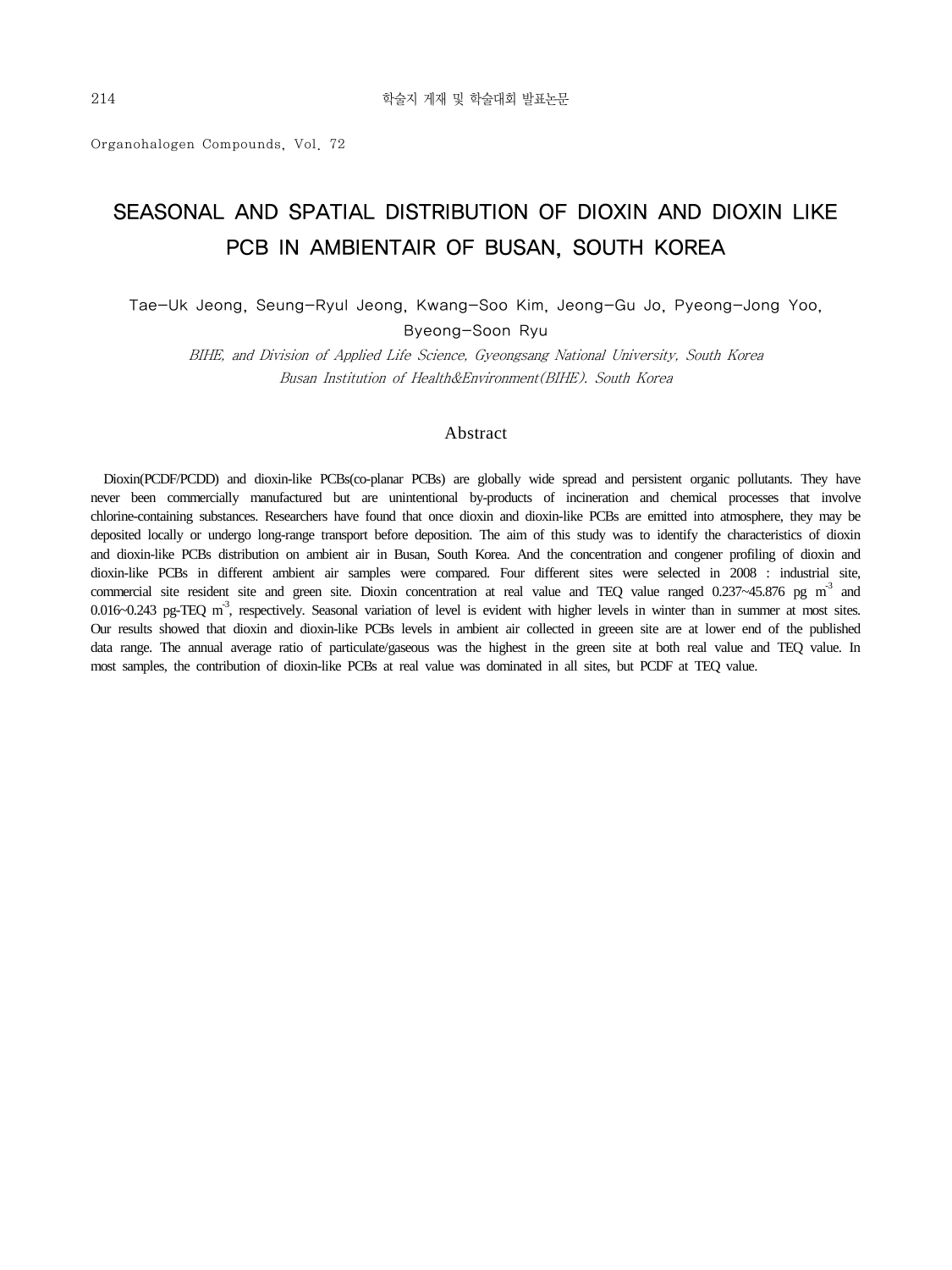대한환경공학회지, 32(2), 209~218, 2010

## 휘발성유기화합물과 질소산화물의 오존생성 기여도 평가에 관한 연구

정장표 ․ 유숙진\*

A Study on the Estimation for the Contribution of VOCs and Nitric Oxides in Creating Photochemical Ozone

Jang-Pyo Cheong Sook-Jin You\*

경성대학교 환경공학과 ․ 부산광역시 보건환경연구원\*

### Department of Environmental and Civil Engineering Graduate School

*Kyungsung University* **\****Busan Metropolitan City Institute of Health & Environment*

### Abstract

 The fifty six components of volatile organic compounds(VOCs) were continuously measured by the hour to see the distribution of its concentration and the ozone creating contribution of nitric oxides and VOCs in Gamjeon Odor and VOCs Monitoring Network from April to September, 2008. Aromatics occupied 51.3% of VOCs and paraffins, alkanes and olefins came in order. The monthly concentration of VOCs in Gamjeon was high in July and low in September. As for hourly concentration of ozone and nitric oxides, ozone started to increase since 10am having the highest in the daytime, and nitric oxides had the different trend from that of ozone, showing the lowest in the daytime. The photochemical ozone creating potentials(POCPs) of toluene, propane, m/p-xylene, ethylbenzene, and 1,2,4-trimethylbenzene were 30.6%, 10.2%, 9.4%, 7.4% and 5.2% respectively. These five components occupied 62.8% of total POCPs, which means they contributed to the ozone creation mainly. Related with the ozone creating contribution, the ratio of VOCs to NOx was generally under 6 occupied 72.0%, which came under the area coexisting the limit of VOCs. Therefore it is thought that the management of emission source of VOCs is very important for the reduction of ozone.

Key word : volatile organic compounds(VOCs), photochemical ozone creating potentials(POCPs)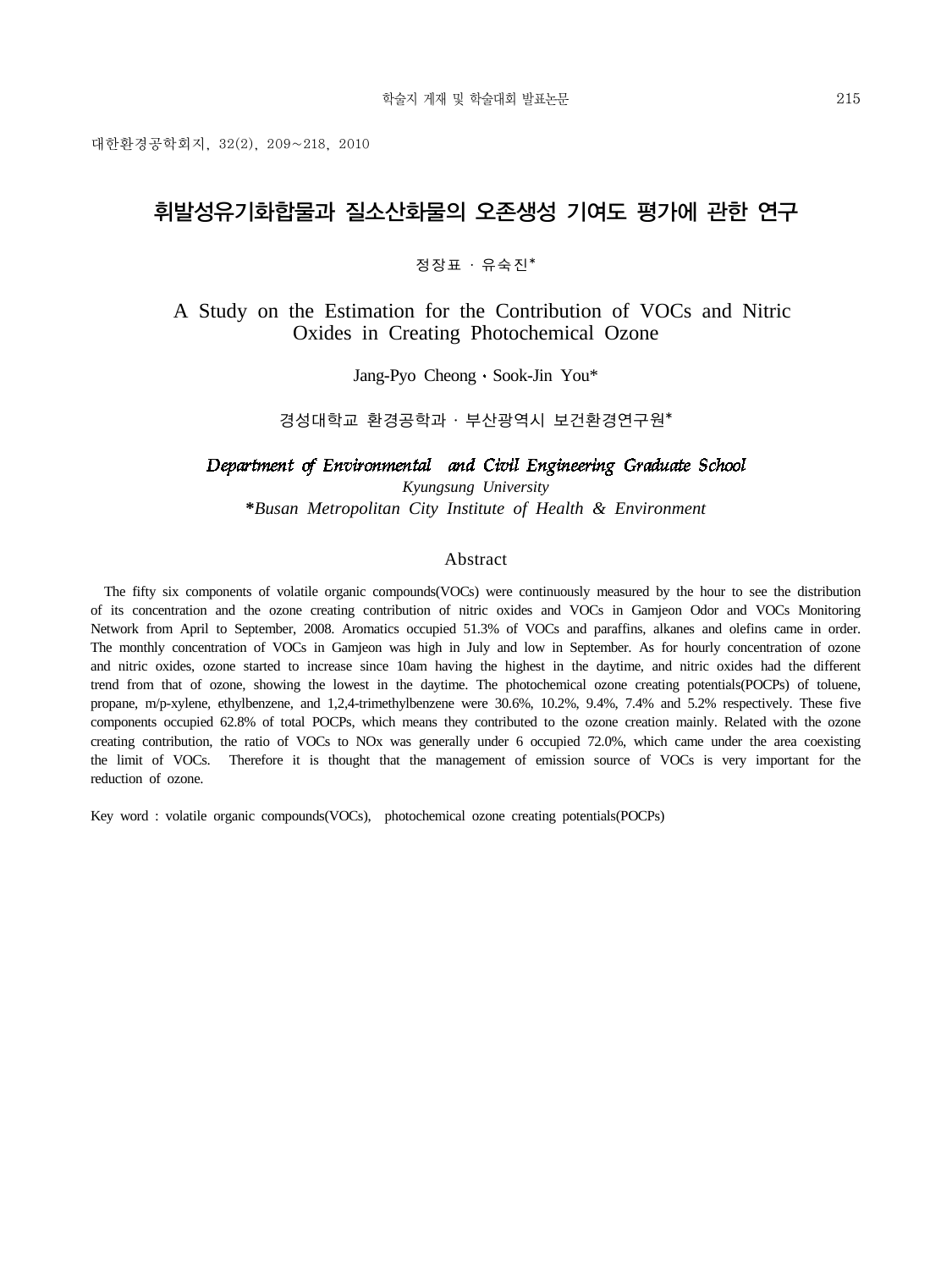한국실내환경학회 연차 학술대회 논문집 제7권, 2010

## 부산지역 지하생활공간 중의 석면 분포특성

### Distributions of Airborne Asbestos in the Underground Spaces in Busan

정재원 ‧ 박기형 ‧ 조정구 부산광역시보건환경연구원

### 서 론

 석면은 화학적 특성과 산업적 편리성에 의해, 1970년대부터 최근까지 국내 대부분의 건축물에 다양하 게 이용되어 왔으며, 특히 단열재와 불연재의 사용이 불가피한 지하공간 건축자재로 많이 사용되었다. 유용성이 매우 큰 물질임에도 석면 노출은 20년 이상의 잠복기를 거친 후 석면폐, 폐암, 악성 중피종과 호흡기질환 등을 일으키는 것으로 보고되고 있어 현재는 사용이나 유통이 전면 금지되고 있다. 지하공간 은 인간에게 심리적 안정과 쾌적감, 온열 등을 제공할 수 있지만, 실내 환기가 원활하지 못할 경우, 미세 먼지 등의 유해물질이 정체되어 지상공간의 실내 공기질보다도 훨씬 건강에 악영향을 미칠 수 있으므로 , 건강 위해성 평가의 첫 단계로 석면자재 사용현황과 그 노출정도를 파악할 필요가 있다. 따라서 부산지 역에서 이용도가 높고 1990년대 이전에 설치된 지하공간 시설물에 대해 공기중 석면의 농도를조사하여 시민들의 건강 피해 예방 및 쾌적한 공기질 관리를 위한 자료를 제공하고자 한다.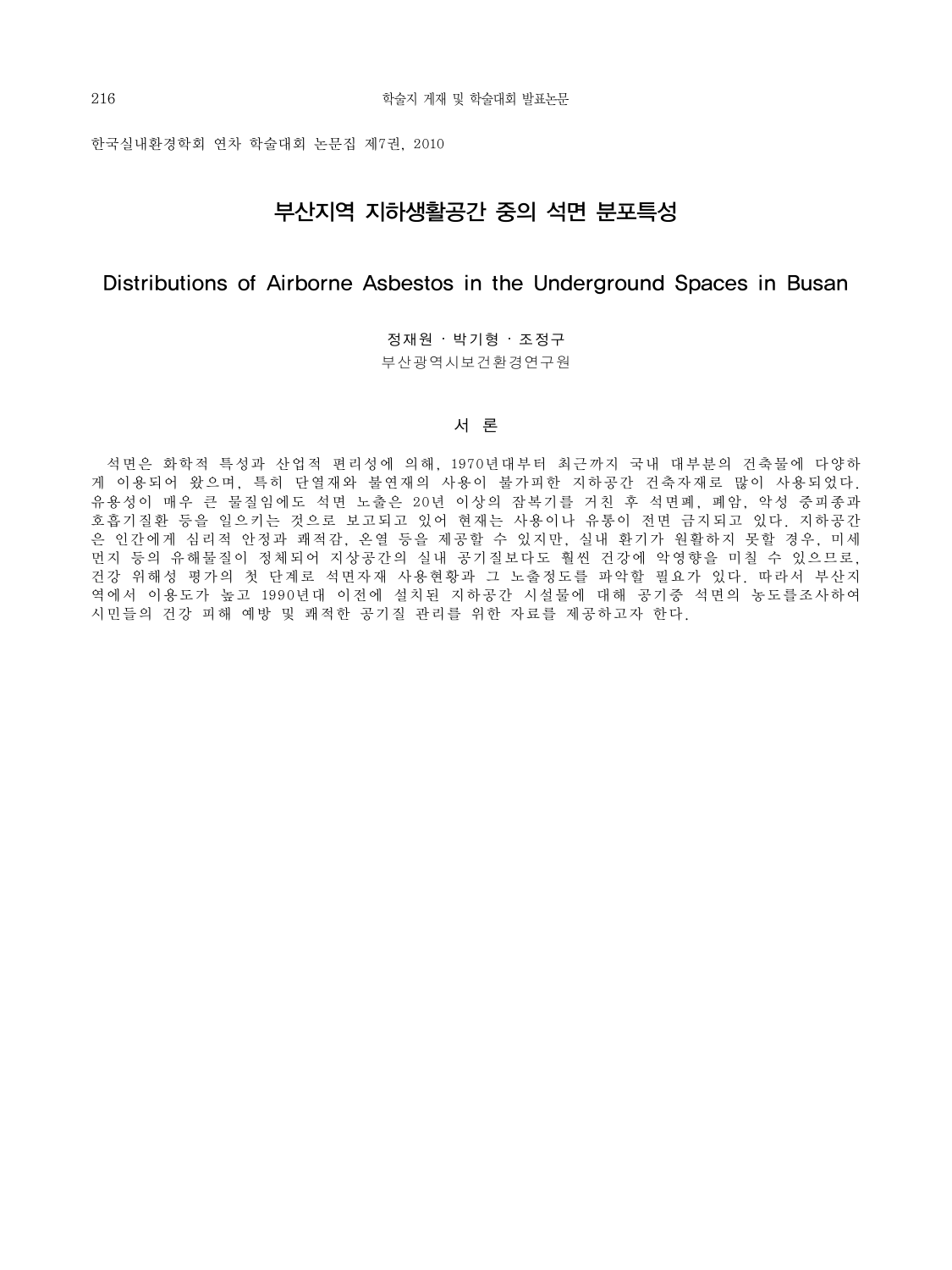한국실내환경학회 연차학술대회 논문집 제7권, 2010

## 2009 부산지역 다중이용시설에서의 실내공기질 특성에 관한 연구

## Characterization of Indoor Air Quality in Public Facilities in Busan during 2009

조은정 ‧ 정태욱 ‧ 정재원 ‧ 박기형 ‧ 도우곤 ‧ 조정구

부산광역시환경연구원

### 서 론

 현대인들은 일상생활 중 대부분의 시간을 여러 형태의 실내공간에서 생활하기 때문에 실내 환경은 더욱 중요한 의미를 지니고 있다. 실내오염문제는 실내의 다양한 발생원에서 발생하는 수많은 종류의 오염물질들에 의해 야기되며 부적절한 환기설비 및 운 영은 실내공기질 악화를 초래하여 재실자들의 건강상에 많은 영향을 주기 때문에 효율적인 실내공기질의 관리가 매우 중요하다. 환경부에서는 국민의 건강증진과 불특정다수가 이용하는 다중이용시설의 실내공기질을 보다 쾌적하게 확보하기 위하여 다중이용 시설 등의 실내공기질관리법을 2004년부터 시행하고 있으나 대상시설에 대한 연구조사 자료는 미약한 수준이다. 이에따라 부산 시에 위치한 대규모 점포, 실내 주차장, 의료기관, 목욕장, 지하역사, 보육시설, 도서관 등의 시설군에서 오여물질을 측정하여 이를 바탕으로 다양한 실내공간에서의 오염도 분포특성을 파악하고자 한다.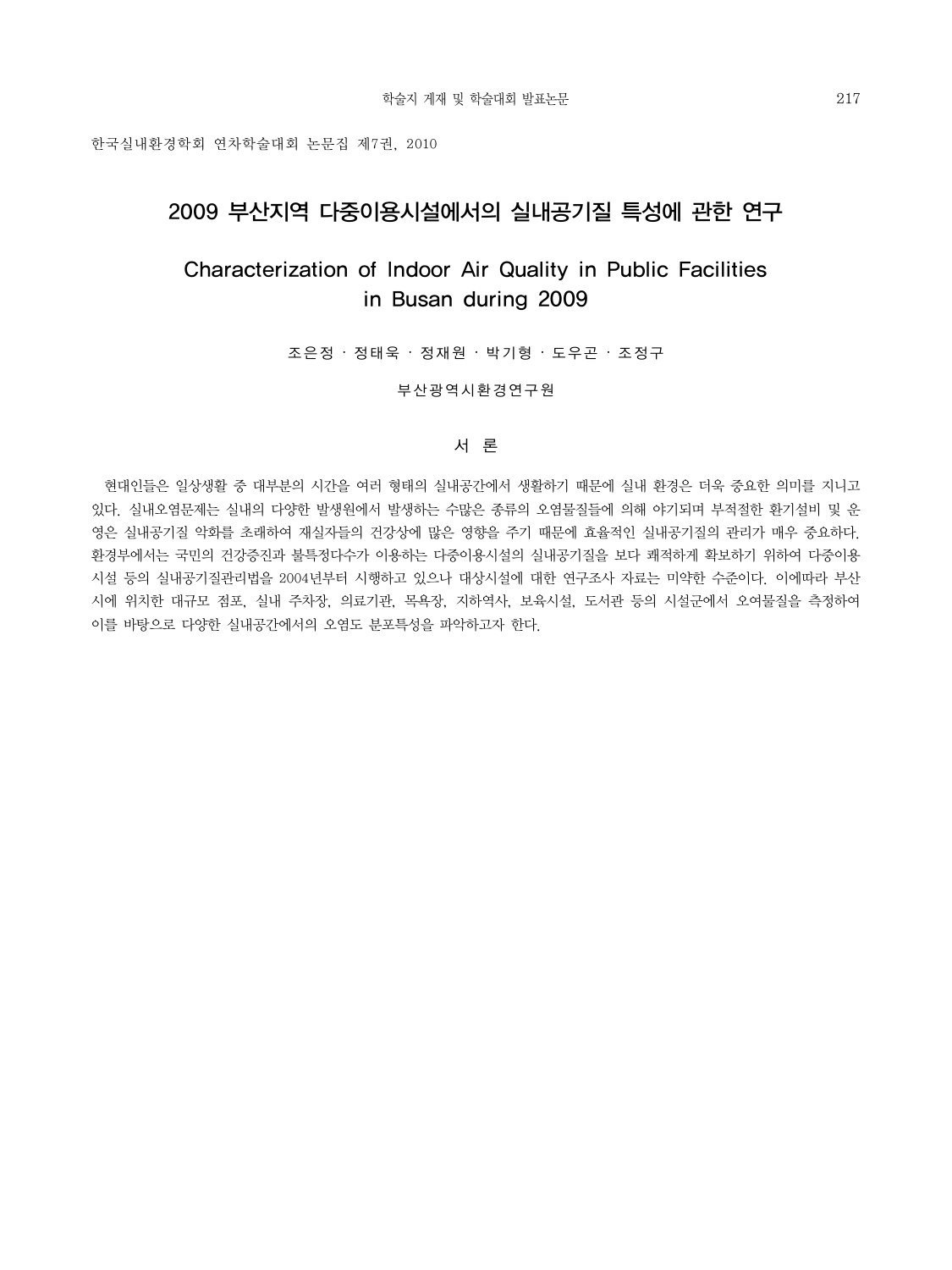한국실내환경학회 연차학술대회 2010. 10 15 ~ 16, 연세대학교

### 지하역사 실내공기질 특성평가

### Characteristics of Indoor Air Quality in Subway Station

정태욱 ‧ 조정구 ‧ 유평종 ‧ 류병순 부산광역시보건환경연구원

서 론

 도시철도는 서민들이 이용하는 대표적인 운송수단으로써, 「다중이용시설 등의 실내공기질관리법」에서도 지하역사를 관리대 상에 포함시켜 관리를 하고 있다. 지하역사 실내공기질에 영향을 주는 주 오염원은 외부로부터 유입되는 공기의 영향을 받지만 건물구조나 환기시설 또는 냉․난방시설 등에 의한 영향을 많이 받고 있으며, 실내에서의 공기오염물질 노출이 실외 대기노출보 다 실제적 건강유해영향을 유발할 수 있다(임영국, 2007). 미국의 경우 전반적인 대기환경질의 수준은 개선되고 있음에도 불구 하고 폐암이나 천식환자가 증가하고 있다는 문제점을 인식하여 실내공기에 관한 연구를 강화하고 있다.(이태영, 2007). 따라서 본 연구에서는 유동인구가 많은 지하역사 대합실에서의 실내공기질 특성을 파악하여 향후 지하역사의 실내공기질 관리를 위한 대책을 수립하는 근거자료로 활용할 수 있을 것으로 판단된다.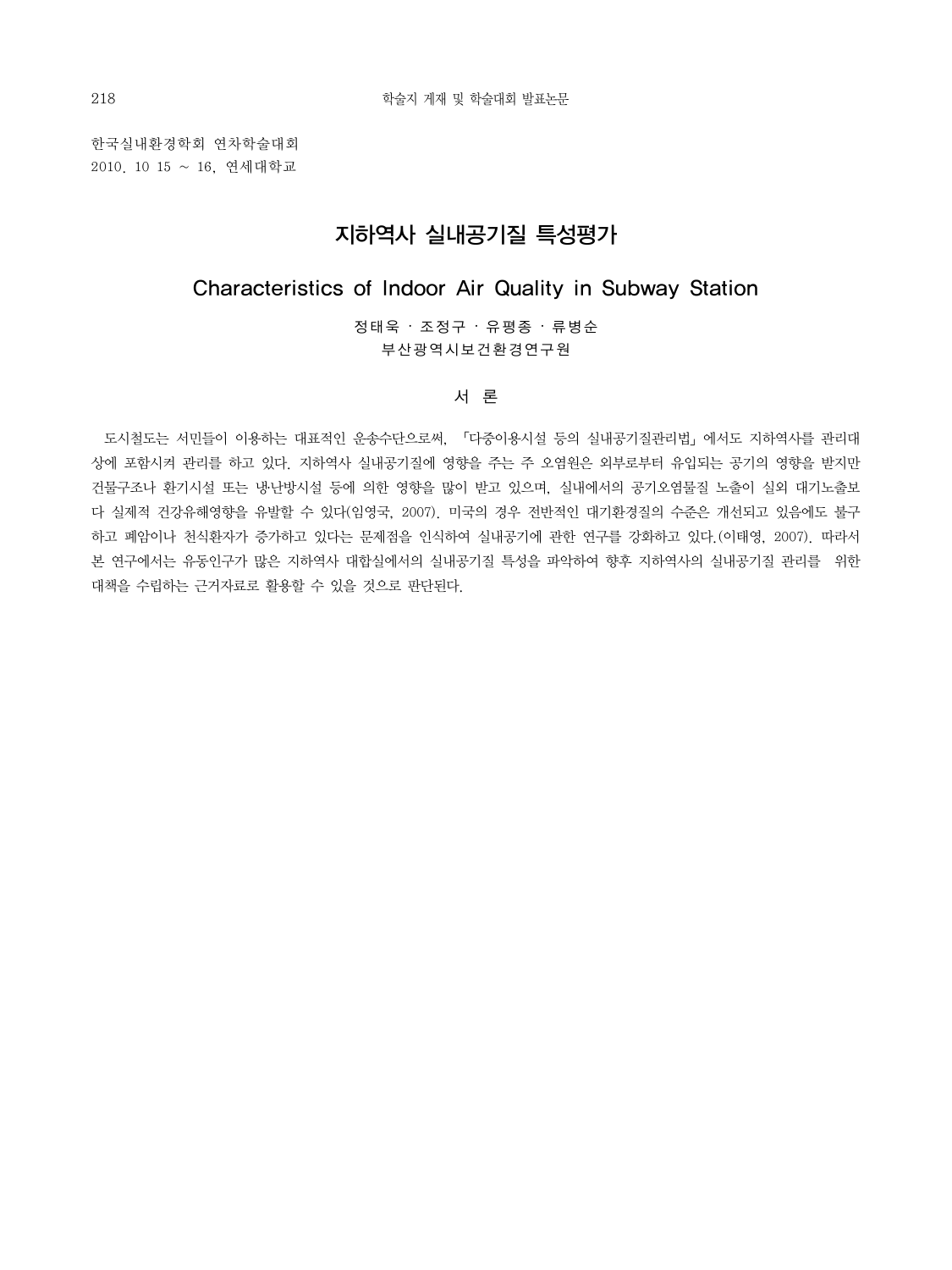한국대기환경학회 춘계학술대회, 2010년 논문집

## 부산지역 대기 중 황산염 및 암모늄 이온의 입경분포 특성

## Characteristics of sulfate and ammonium ions in size-segregated ambient particulate matter in Busan

박 기 형 ․ 조 정 구 ․ 유 은 철 ․ 유 평 종 ․ 류 병 순 부산광역시 보건환경연구원

#### 서 론

대기 중 황산염(SO42-)은 인위적인 입자상물질의 주요 성분으로 대기중 SO2와 NH3와의 중화반응 생성물이며, 산 성 SO42-는 황산(H2SO4), 아황산암모늄(NH4HSO4), 황산암모늄((NH4)2SO4)으로 구성되어 있다. 대기중에서 위에 언 급한 산성 SO<sub>4</sub><sup>2-</sup>의 형태는 기상조건 NH<sub>3</sub>의 농도에 따라 결합형태가 다르게 나타난다. 일반적으로 대기중 입자상 물질중 분석되는 SO4<sup>2-</sup>는 위의 모든 형태를 합한 것이므로 입자의 크기에 따른 형태 및 농도 파악에는 한계가 있 다. 대기중 입경분포는 입자상 물질의 수송, 대기로부터 지표면으로의 건성 및 습성 침적, 그리고 인간의 호흡기관 침적에 큰 영향을 미치며, 특히 작은 입자들은 호흡기계에 침투되어 인간의 건강에 영향을 주기 때문에 대기중 입 자상 물질뿐 아니라 그 구성성분의 입경분포도 중요하다. 특히 미세먼지 구성성분의 가장 큰 부분을 차지하는  ${\rm SO_4}^{2-}$ 의 중요성은 더 크다할 수 있으며, TSP, PM10, PM2.5 등 입자상 물질보다 SO $_4^{2-}$ 와 사망과의 관련성이 더 높다는 연구결과도 제시되고 있다.

본 연구에서는 대기 중 입자상 물질의 입경에 따른 분별 채취를 통하여 부산지역에서의 SO42-과 NH4<sup>+</sup> 이온의 입 경분포 특성을 알아보고자 하였다.